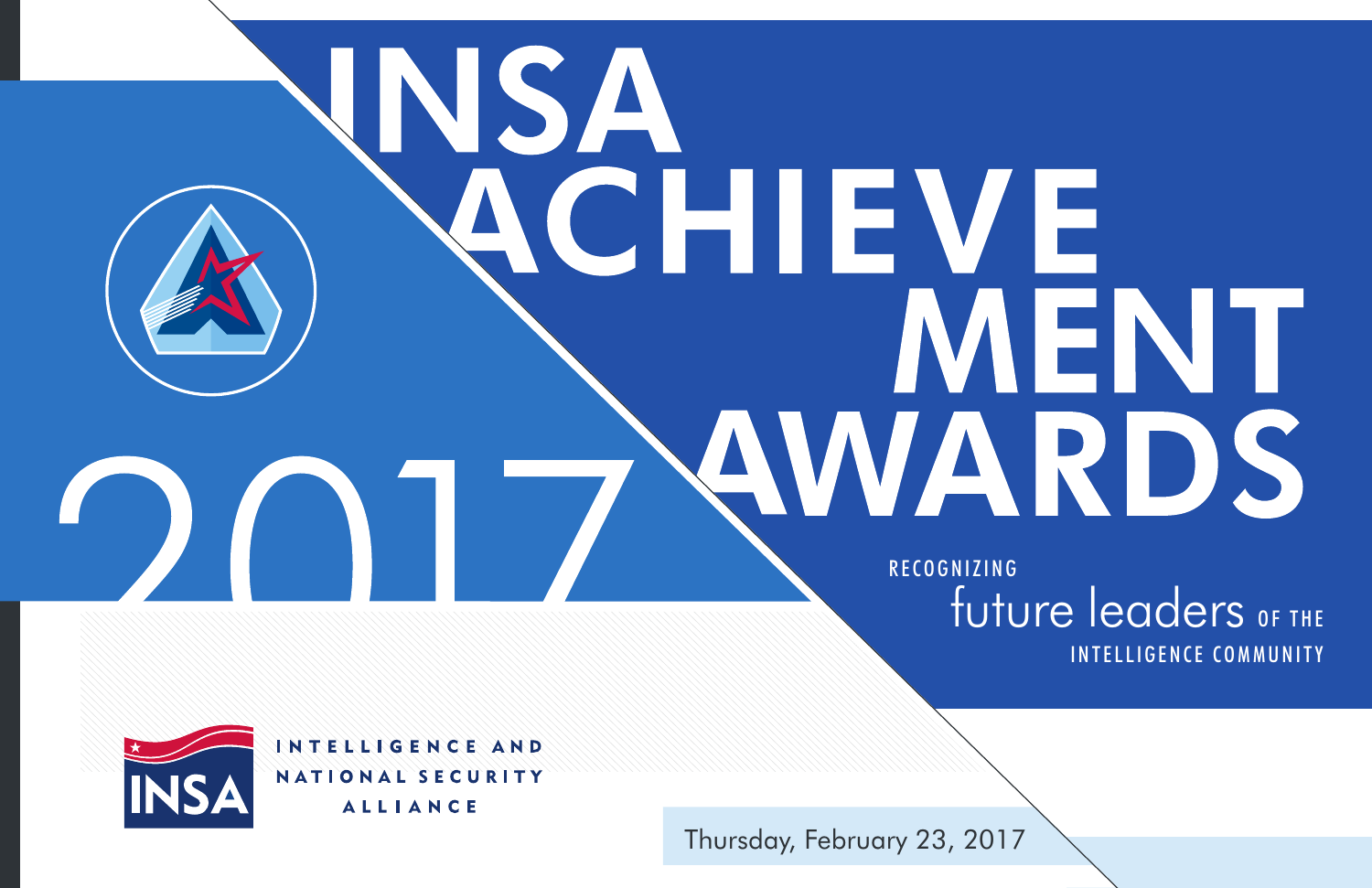2017 INSA ACHIEVEMENT AWARDS // #INSAACHIEVEMENT // 3

// Program Agenda

RECEPTION *Cocktails and Networking* WELCOME *Letitia A. Long, INSA Chairman of the Board* KEYNOTE INTRODUCTION *Matt Scott, PwC*

> KEYNOTE ADDRESS *Defense Intelligence Agency Director Lt. Gen. Vincent R. Stewart, USMC* PRESENTATION OF THE 2017 INSA ACHIEVEMENT AWARDS DESSERT & CHAMPAGNE RECEPTION

The Intelligence and National Security Alliance (INSA) is the premier intelligence and national security organization that brings together the public, private and academic sectors to collaborate on the most challenging policy issues and solutions.



As a nonprofit, nonpartisan, public-private organization, INSA's ultimate goal is to promote and recognize the highest standards within the national security and Intelligence Communities. INSA has over 160 corporate members and several hundred individual members who are leaders and senior executives throughout government, the private sector and academia.



WWW.INSAONLINE.ORG



TO LEARN MORE ABOUT INSA

*Building a Stronger Intelligence Community.*

# // About INSA

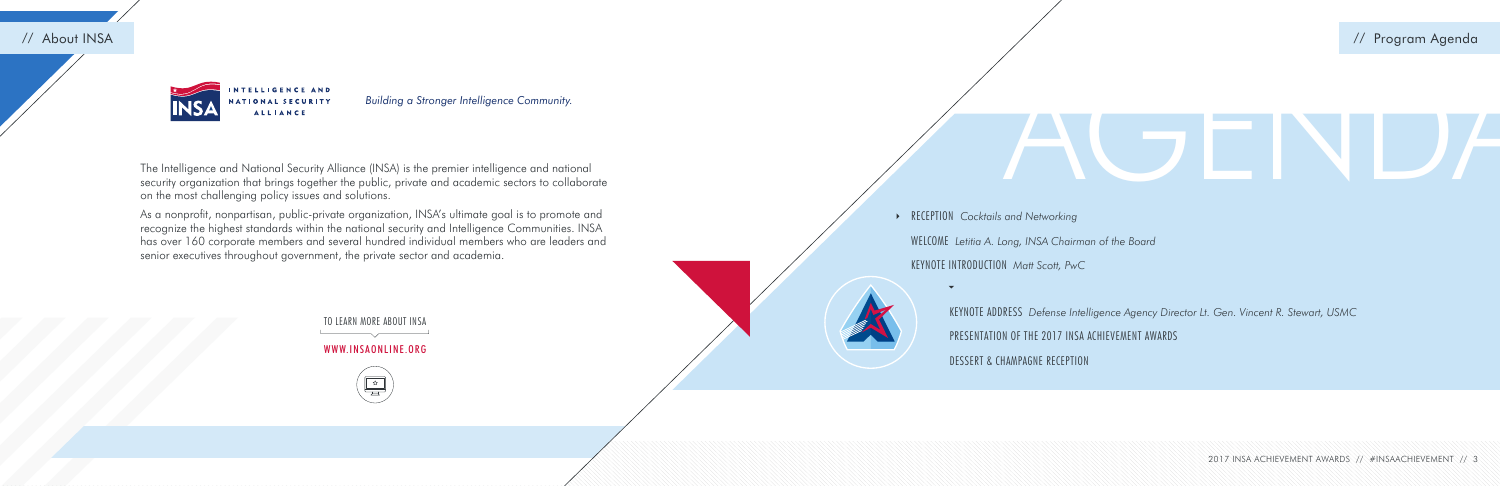#### PURPOSE

The Intelligence and National Security Alliance (INSA) established the Achievement Awards in 2010 to recognize the early and midcareer contributions and mentorship of professionals from government, the military, the private sector, and academia who support the U.S. national security mission. The six awards are each named after recipients of INSA's William Oliver Baker Award.

#### OBJECTIVE AND SELECTION CRITERIA

These awards are presented as an early and possibly first recognition of an individual's professional contribution and potential. Although missions and requirements differ in each of the individual categories, common criteria include:

- Leadership
- Influence
- Proficiency
- Values
- Team-building
- Personal Skills



# LT. GEN. VINCENT R. STEWART DEFENSE INTELLIGENCE AGENCY DIRECTOR, USMC



Lieutenant General Vincent R. Stewart became the 20th Director of the Defense Intelligence Agency and the Commander, Joint Functional Component Command for Intelligence, Surveillance and Reconnaissance on 23 January 2015. He formerly served as the Commander, Marine Forces Cyber.

Lieutenant General Stewart received his baccalaureate

degree from Western Illinois University, Macomb, IL, where he majored in History (1981). He also earned master's degrees in National Security and Strategic Studies from the Naval War College, Newport, RI (1995) and in National Resource Strategy from the Industrial College of the Armed Forces, National Defense University, Washington, DC (2002).

His military education includes: The Basic School, Quantico, VA, (1981-82); The Armor Officer Basic Course, Fort Knox, KY, (1982); The Basic Communications Officer Course, Quantico, VA, (1985); The Cryptologic Division Officer's Course, Washington, DC, (1986); The Amphibious Warfare School, Quantico, VA, (1988-1989); The Naval Command and Staff, Naval War College, Newport, RI, (1994-1995); The School of Advanced Warfighting, Quantico, VA, (1995-1996); and The Industrial College of the Armed Forces, Ft. McNair Washington, DC, (2001-2002).

Lieutenant General Stewart's principal command tours include: Tank Platoon Leader with Company A, 1st Tank (1982-1983) and Executive Officer, Headquarters and Service Company, 1st Tank Battalion (1984-1985) Camp Pendleton, CA; Company Commander with Company I, Marine Support Battalion, Adak, Alaska, (1986-1988); Company Commander with Headquarters and Service Company, 2d Radio Battalion (1989- 1990); Company Commander with Company E, Marine Support Battalion, Misawa Japan (1992- 1994); Commanding Officer, 1st Intelligence Battalion, Camp Pendleton, CA, (1999-2001); and Commanding Officer, Headquarters Battalion, 2d Marine Division, Camp Lejeune, NC, (2006-2008).

Recent principal staff assignments include: Deputy Director, Intelligence Policy, Office of the Assistant Secretary of Defense, C3I (2001- 2002); Deputy G-2, Marine Forces Central Command (2002); Senior Intelligence Planner, Office of the Under Secretary of Defense for Intelligence (2002-2005); Assistant Chief of Staff, Intelligence, Marine Corps Forces Command, Norfolk, VA, (2005-2006); Assistant Chief of Staff, Intelligence, 2nd Marine Expeditionary Force, Camp Lejeune, NC, (2008-2009); and Director of Intelligence, HQMC, Washington, DC, (2009-2013).

Lieutenant General Stewart's military decorations include: the Defense Superior Service Medal; the Legion of Merit with one gold star; the Bronze Star; the Meritorious Service Medal with one gold star; the Navy and Marine Corps Commendation Medal, with two gold stars; the Navy and Marine Corps Achievement Medal; the Combat Action Ribbon; the National Intelligence Distinguished Service Medal; and various unit awards.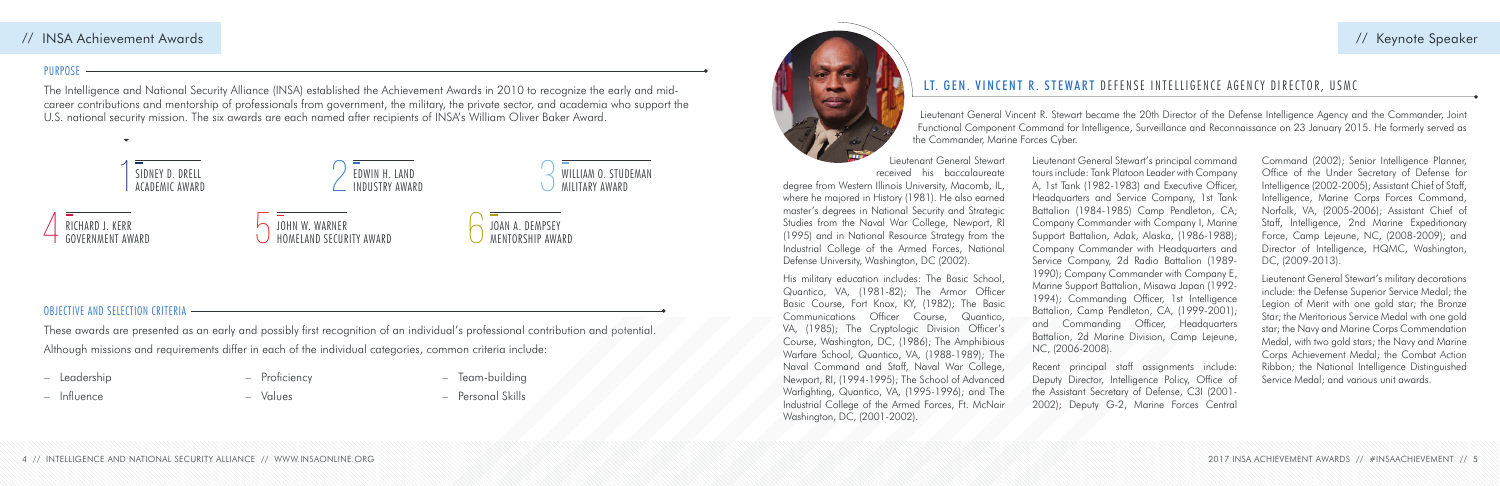**EDWIN H. LAND INDUSTRY AWAR** 

# SARA JAMSHIDI GRADUATE RESEARCH ASSISTANT, PENN STATE UNIVERSITY – APPLIED RESEARCH LABORATORY 2017 RECIPIENT:

Dr. Sidney D. Drell (1926 - 2016) was a groundbreaking theoretical physicist, passionate arms control champion, and trusted government advisor who helped shape U.S. policies on nuclear deterrence and nonproliferation at the start of the Cold War. He is also recognized as one of the founders of satellite reconnaissance as a space discipline. Dr. Drell's wide-ranging technical expertise informed the national security policies of U.S. presidents for more than 50 years. He served on the President's Science Advisory Committee under Lyndon Johnson and Richard Nixon during the Vietnam War and on the Intelligence Advisory Board for President Bill Clinton. He also served on or chaired numerous panels advising Congress, the military and the Intelligence Community.



Ms. Jamshidi has contributed richly to the transdisciplinary research and development team for ARL's Autonomy, Perception and Cognition Department, helping pursue a revolutionary approach of cognitively advanced autonomous systems. She is not only developing a fundamental understanding of how neural networks work, but how to build them in a 'sparsely supervised' or 'weakly reinforced' manner. Her work is fundamental to the team's effort to enable cognitively advanced autonomous systems capable of reasoning and making decisions in real-world applications. The technical merit of such work holds tremendous potential for the intelligence and national security communities.

Beyond her domain expertise in abstract mathematics and category theory addressing the difficult symbol grounding problem required to make intelligent, reasoning systems in the real world, Ms. Jamshidi has enriched the team with leadership qualities expected more of top tenured faculty than a senior graduate student. She leads diverse teams of mathematicians, cognitive psychologists, computer scientists and engineers of various disciplines with a personally approachable and unifying personality, significantly contributing to teams' capability to address hard research questions. Sara continues to bring connections to the research group well beyond the University and nurture the type of diverse research partnerships that are required to address national security challenges.



# // INSA Achievement Awards

# SIDNEY D. DRELL ACADEMIC AWARD

# MANDY ROGERS SYSTEMS ENGINEERING ASSOCIATE, NORTHROP GRUMMAN CORPORATION



2017 RECIPIENT:

Edwin H. Land (1909 - 1991) was an American scientist and inventor whose contributions to the fields of light polarization and photography revolutionized American culture as well as intelligence gathering. Mr. Land's pioneering research led to the development of the Polaroid film an invention that would lead him to co-found what would become the Polaroid Corporation. Mr. Land and his company developed several tools for the U.S. military leading up to and during World War II, including an early version of night-vision goggles and the Vectograph, a viewing system that revealed enemy camouflage in aerial photography. Mr. Land and Polaroid also spearheaded aerial reconnaissance at the start of the Cold War, playing a major role in the development of the Lockheed U-2 spy plane and the first spy satellites.



Mandy Rogers has applied advanced mission engineering and software development concepts to enable greater data integration and analytic efficiency across the Intelligence Community (IC). She implemented User Experience and Agile Development techniques to engage IC analysts and pioneer technical transformations that dramatically reduced the time

needed to accomplish certain analytic tasks. Specifically, Mandy's leadership on programs to help Northrop Grumman mission partners create intelligence products faster and more reliably has saved thousands of man-hours while also improving data fidelity. Mandy also helped spearhead the formation of a mission-driven technology development process known as Innovation, Mission, Partnership, Agile, Collaboration, Technology (IMPACT).

Mandy continually seeks opportunities to understand and improve data, workflow and methodologies for the IC. She is widely respected for her dedication to analysis modernization and her ability to demonstrate new capabilities to disadvantaged users. Mandy is also a mentor to students in the Advanced Cybersecurity Experience for Students Program at University of Maryland – College Park and Christopher Newport University. Her mentorship of the next generation of science, technology, engineering and mathematics (STEM) professionals is critical to our nation's ability to recruit and train top technical talent.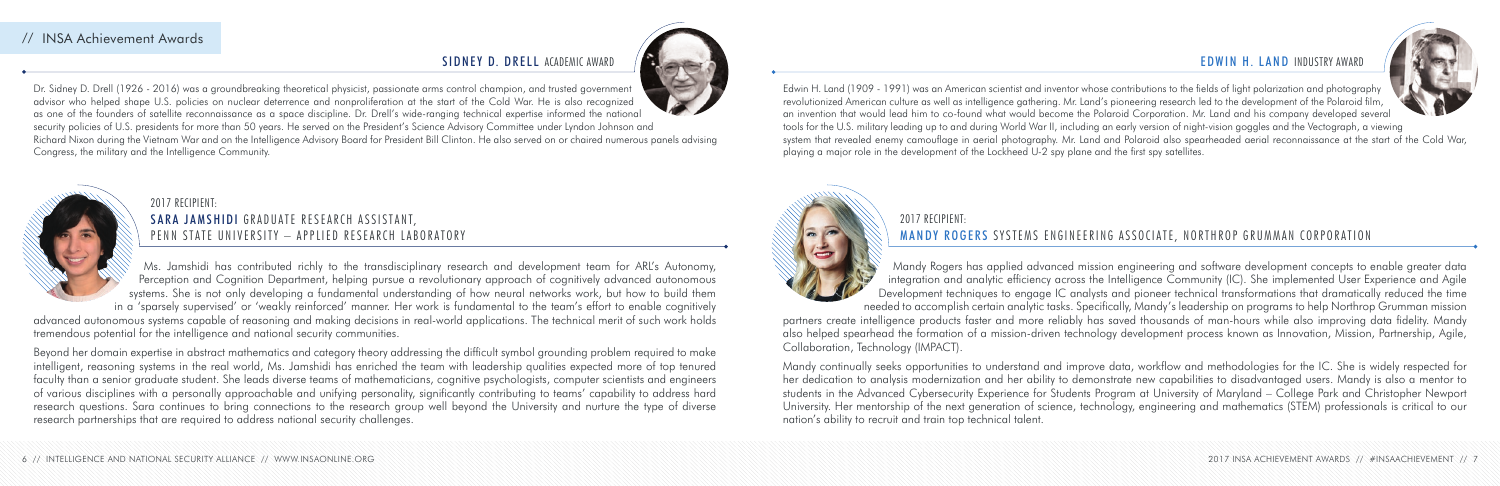# // INSA Achievement Awards

#### WILLIAM O. STUDEMAN MILITARY AWARD

# CAPTAIN BRIGID K. CALHOUN 1-503RD INFANTRY BATTALION S2, 173RD IBCT (A), U.S. ARMY

# 2017 RECIPIENT:

Admiral Bill Studeman has had a decorated career in the U.S. Navy, the Intelligence Community, and the private sector. He served as director of the National Security Agency from 1988 to 1992, following three years as director of Naval Intelligence. He then joined the CIA, serving as deputy director of central intelligence, with two extended periods as acting director. In 1995, he retired from the U.S. Navy after 32 years. In 2004, President George W. Bush appointed him to the commission examining the intelligence on weapons of mass destruction in Iraq. He retired from Northrop Grumman Corporation, where he was vice president and deputy general manager of mission systems, in 2005.



CPT Calhoun's remarkable skill set as a team leader, mentor, and intelligence officer have significantly enhanced the 173rd's intelligence war-fighting function (IWfF), distinguishing it as second to none at the brigade level. Serving as the Assistant Brigade S2 and 1-503 Battalion S2, while also coordinating operations across Army, Navy, and Marine intelligence cells, CPT Calhoun has repeatedly brought teams and individuals together to accomplish mission objectives. Her commitment

to improving IWfF has been the backbone of the Brigade's efforts to build relations with partners and allies, establish well-designed operational concepts, and improve interoperability and intelligence sharing. Specifically, she helped strengthen partnerships with the French and Slovakian airborne communities, and even mentored their intelligence officers to ensure successful integration with other NATO members. Her leadership and presence in joint planning efforts and multinational exercises has been a catalyst for organizational readiness.

CPT Calhoun's own technical and tactical proficiency has commanded the respect of superiors, peers, and subordinates at all echelons and across disciplines, while her extensive knowledge of intelligence and tactical operations has been sought by senior Brigade leadership and joint commanders. CPT Calhoun also dedicates substantial off-duty time to the personal and professional wellbeing of her fellow intelligence officers. CPT Calhoun's leadership, energy and professional commitment has had unequaled impact on her Brigade, the U.S. Army, and the NATO Alliance. She epitomizes the leadership the U.S. Army requires to meet future challenges.



# THOMAS D. SMITH INSIDER THREAT PROGRAM MANAGER, U.S. DEPARTMENT OF THE TREASURY 2017 RECIPIENT:

Richard J. Kerr, a 32-year CIA veteran, served as deputy director of central intelligence from 1989 to 1992, including a term as acting director. He offered critical insight and leadership at a time of global uncertainty that included the dissolution of the Soviet Union and the beginning of U.S. military operations in Iraq. Mr. Kerr began his career at CIA as analyst at the height of the Cold War in 1960, rising to associate director for intelligence in 1982 and then deputy director for intelligence in 1986. Mr. Kerr served as president of the Security Affairs Support Association (SASA), from which INSA was founded, from 1996 to 2001.



Thomas Smith has dramatically advanced the capabilities of Treasury's Insider Threat Program, earning the trust and buy-in of senior leadership at all levels of the Department. Tom brings a balanced approach to accomplishing the shared mission and vision through his strong understanding of national security and counterintelligence issues. He encouraged

collaboration across Treasury and Intelligence Community (IC) partners to identify and operationalize new data feeds and analytic capabilities in support of the program. He also authored Treasury's Strategy for Mitigating Insider Threats, which sets forth mission objectives and strategic initiatives.

Tom worked with his team to procure and implement a user activity-monitoring (UAM) tool across all networks. This action ensured Treasury would not only exceed federally mandated requirements, but be well positioned to proactively identify insider threats to personnel, information, systems, and facilities. His spirit of collaboration effectively and efficiently spanned Treasury to unify the necessary stakeholders, including across IC and non-IC elements of Treasury, to accomplish the mission. Tom's leadership has greatly contributed to the Treasury's Insider Threat Program being one of the most forward-leaning programs in the executive branch.

RICHARD J. KERR GOVERNMENT AWAR

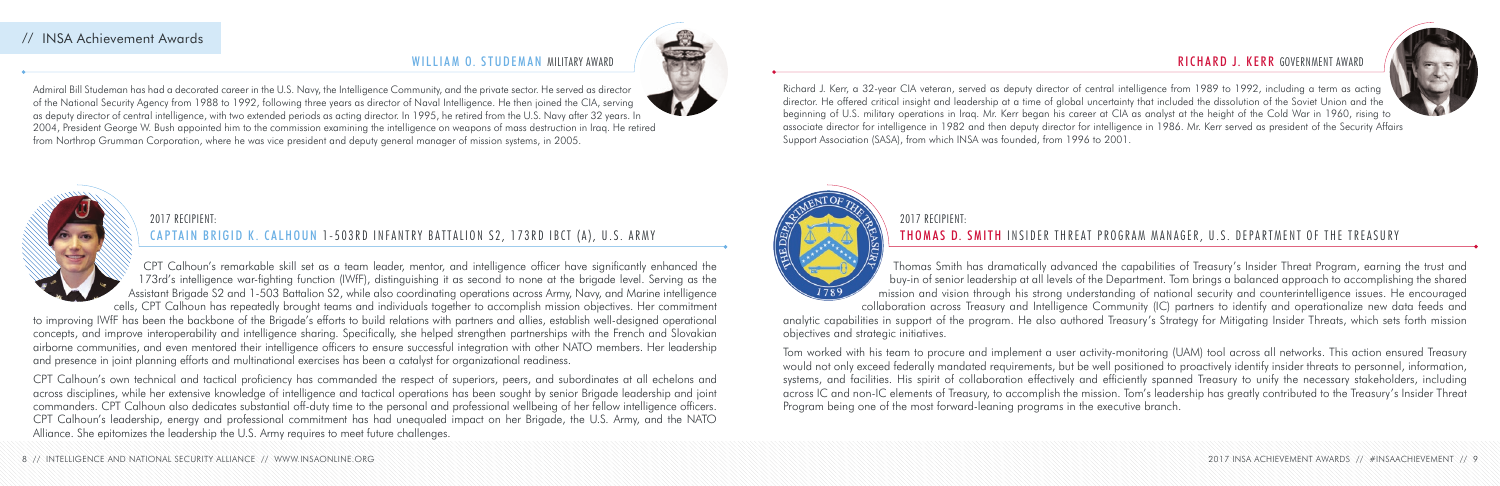Senator John Warner (R-VA) was a prominent, influential voice on national security during his 30 years in the U.S. Senate. He thrice served as Chairman of the Committee on Armed Services; he was also Vice Chairman of the Select Committee on Intelligence and a member of the Committee on Homeland Security and Governmental Affairs. Prior to public office, he served as Secretary of the Navy under President Richard Nixon. Sen. Warner's unique understanding of intelligence collection and analysis, and the critical role of intelligence to inform policymakers, made him a highly respected champion of intelligence budget and policy matters. In 2008, Senator Warner became the first recipient of the National Intelligence



Distinguished Public Service Medal.

# JOHN W. WARNER HOMELAND SECURITY AWARD

Mr. Sean Sullivan has provided exemplary intelligence support to ongoing investigations from May 2016 to the present by leveraging the unique law enforcement authorities of Homeland Security Investigations to assist overall USG efforts in combatting the flow of foreign fighters internationally.

U.S. Immigration and **Customs Enforcement** 

# // INSA Achievement Awards

# JANNA SCOTT-TARMAN DEPUTY DIVISION CHIEF, COUNTERINTELLIGENCE ANALYSIS

DEFENSE INTELLIGENCE AGENCY 2017 RECIPIENT:

Joan Dempsey is a trailblazer for women entering the senior executive ranks of the defense and intelligence communities. She spent 17 years as a senior civilian in the Department of Defense, serving as Deputy Director of Intelligence at the Defense Intelligence Agency, amongst other leadership roles. Ms. Dempsey also was a political appointee of both major political parties, serving as the first Deputy Director of Central Intelligence for Community Management under President Bill Clinton and later as Executive Director of the President's Foreign Intelligence Advisory Board under President George W. Bush. Ms. Dempsey is currently an executive vice president and deputy director of the Defense and Intelligence Group at Booz Allen Hamilton.



Serving as DIA's acting division chief for counterintelligence (CI) analysis the past year, Janna Scott-Tarman fostered a collaborative environment in which teamwork and mentorship directly resulted in mission impact. Treating each analytic product as a unique training opportunity, Ms. Scott-Tarman helped analysts understand audience, policy implication, and

strategic context to great effect, as the division produced 12 of the agency's 20 most-read intelligence products, two of which contributed to the redirection of \$100 million in acquisition funding. Other products prompted DIA and combatant command operational changes and resulted in DIA CI analysis contributing regularly to Presidential travel planning for the first time.

Leading a production program with analysts across four regional intelligence centers and two directorates, Ms. Scott-Tarman's mentorship extended to other division chiefs and senior intelligence officers across DIA, helping them understand the counterintelligence mission. She also established a CI analysis awards program at DIA recognizing contributions from partners across the Intelligence and Department of Defense Communities. Ms. Scott-Tarman's empathy, sincerity, and professionalism has strengthened division unity and morale, and earned the resounding praise and respect of subordinates, superiors, and colleagues across the IC and DOD Communities.



JOAN A. DEMPSEY MENTORSHIP AWARD

## SEAN SULLIVAN HOMELAND SECURITY INVESTIGATIONS, U.S. IMMIGRATION AND CUSTOMS ENFORCEMENT

#### 2017 RECIPIENT: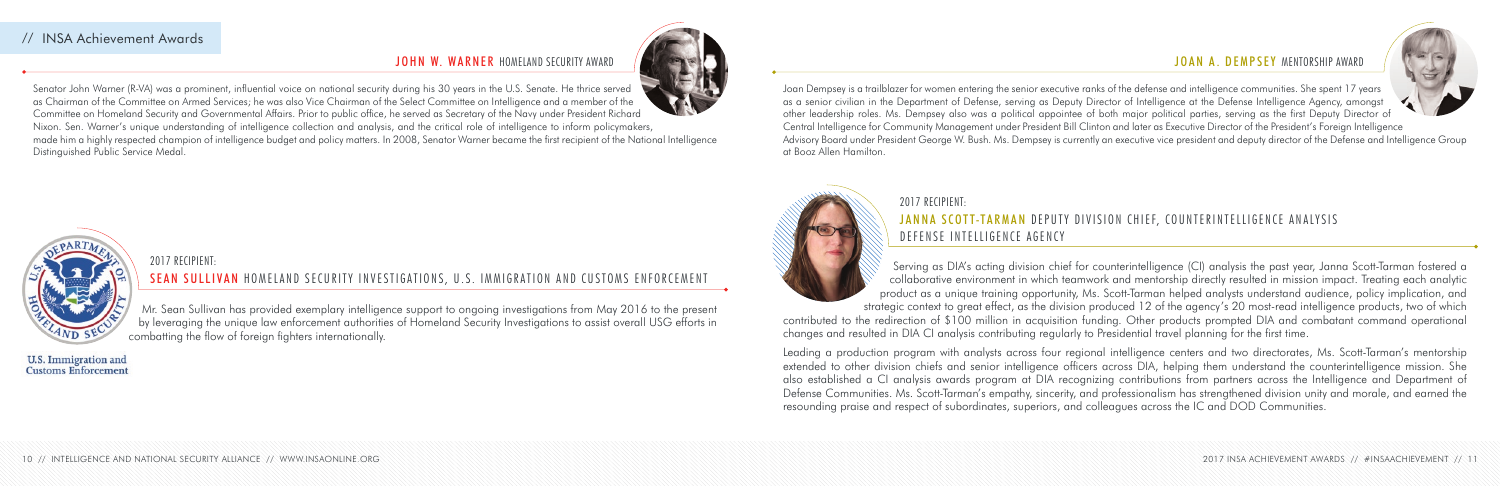12 // INTELLIGENCE AND NATIONAL SECURITY ALLIANCE // WWW.INSAONLINE.ORG



DR. SATYABRATA SEN Oak Ridge National Laboratory

#### // Previous INSA Achievement Awards Recipients

CYNTHIA M. EPLER Defense Intelligence Agency



CANDACE P. SHARKEY Drug Enforcement Administration

ZALENDA CYRILLE Vencore



LT. JARED McGUIRE U.S. Coast Guard Cryptologic Unit Colorado

> ROBERT A. LAGNADO U.S. Secret Service

*\*2015 - 2016*

2017 INSA ACHIEVEMENT AWARDS // #INSAACHIEVEMENT // 13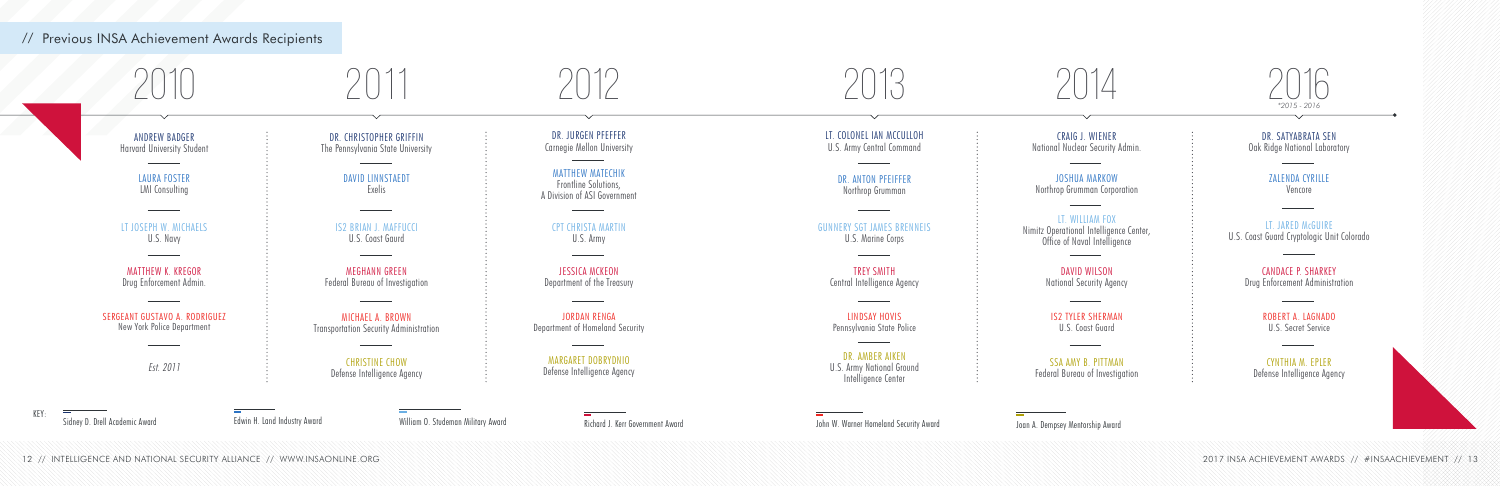// Thank You



DRELL<br>1926-2016 SIDNEY D. DRELL

> INSA mourns the loss of Dr. Sidney Drell, who passed away December 21, 2016 at the age of 90. He will be remembered as a brilliant and enthusiastic pioneer for the role of science in advancing U.S. intelligence and national security interests.

*Dr. Drell presents the inaugural Drell Academic Award to Andrew Badger at the 2010 Achievement Awards ceremony.*